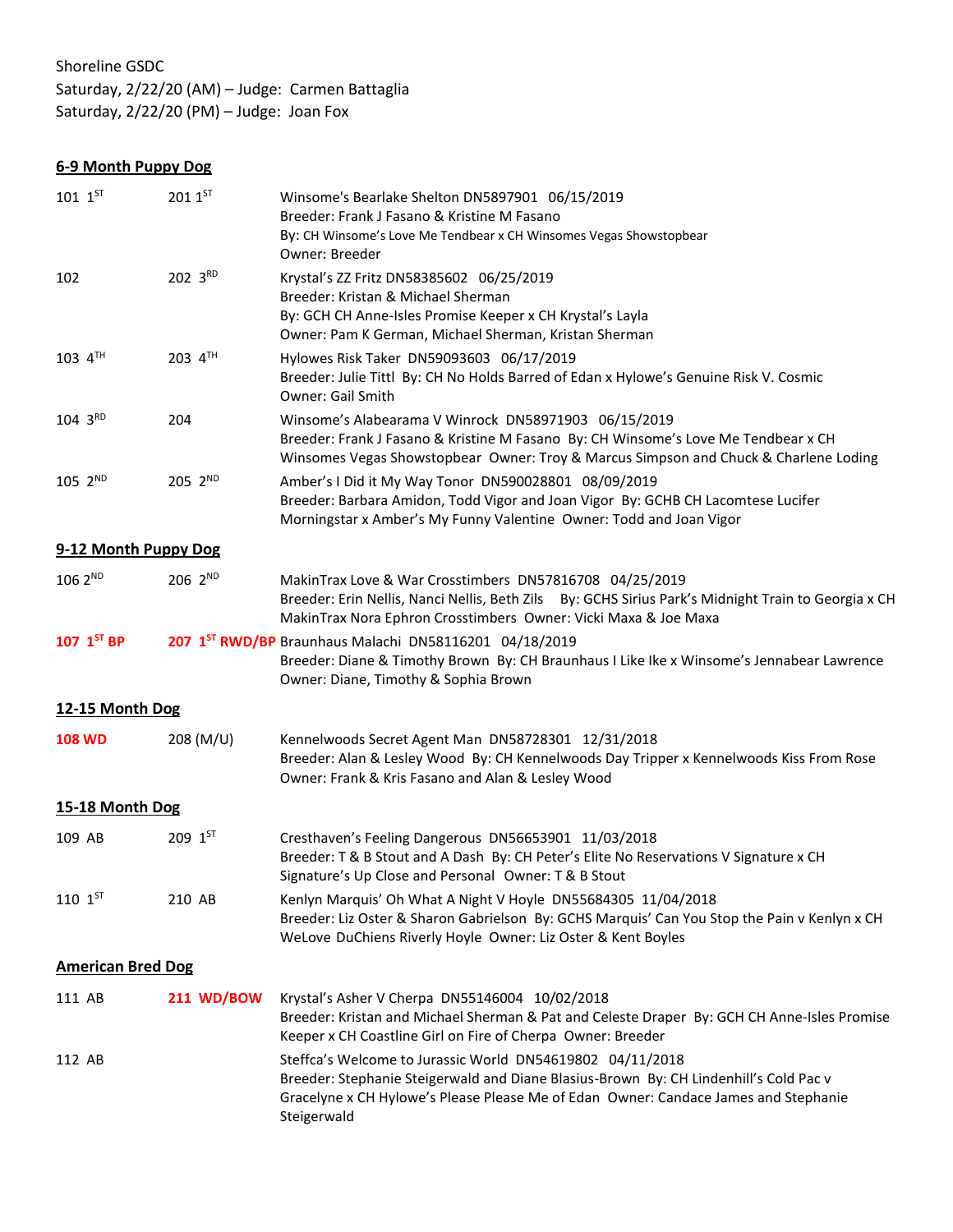| 113 $1^{5}$ RWD | $2132^{ND}$ | Luzak's Pure Michigan DN53884101 06/01/2018<br>Breeder: Elizabeth Wilkerson By: GCH Hylock's Sho x GCH Luzak's Dance With Me Owner:<br>Elizabeth & Mark Wilkerson       |
|-----------------|-------------|-------------------------------------------------------------------------------------------------------------------------------------------------------------------------|
| Open Dog        |             |                                                                                                                                                                         |
| $114 \; 1^{57}$ | 214 AB      | Jomar's X-Man V Cherpa DN54997301 09/03/2018<br>Breeder: Bonnie Calloway By: GCH Cherpa's Exxon of Lealynn x CH Bigsky Windvane's Romance<br>of Jomar<br>Owner: Breeder |
| $115, 2^{ND}$   | 215 AB      | Woodsides Jet DN56039901 11/29/2017<br>Breeder: Sandy Anderson By: GCH Woodsides Maxamillion x Woodsides Solid Gold<br><b>Owner: Kathleen Barrow</b>                    |

|                            | AM  | <b>PM</b> |
|----------------------------|-----|-----------|
| <b>Winners Dog</b>         | 108 | 211       |
| <b>Reserve Winners Dog</b> | 113 | 207       |
| # of Dogs                  | 12  | 10        |
| <b>Points</b>              |     |           |

### **6-9 Month Puppy Bitch**

| $116 \; 1^{57}$        | 216 $1^{57}$       | Heist of Edan DN59534605 07/27/2019                                                            |
|------------------------|--------------------|------------------------------------------------------------------------------------------------|
|                        |                    | Breeder: Yvonne Kowalczyk & Reed Kowalczyk & Ann Schultz By: CH Bomar Agon De Rancho           |
|                        |                    | Backachers x CH Little Red Riding Hood of Edan Owner: Ralph Kooken                             |
|                        |                    |                                                                                                |
| $117 \, 3^{RD}$        | 217 AB             | Amber's I Remember You of Tonor DN590028803 08/09/2019                                         |
|                        |                    | Breeder: Barbara Amidon and Todd & Joan Vigor By: GCHB CH Lacomtesse Lucifer Morningstar x     |
|                        |                    | Amber's My Funny Valentine Owner: Todd & Joan Vigor                                            |
| $118 \, 2^{ND}$        | $218 \, 2^{ND}$    | Braunhaus Dreamer Met Paws DN59079207 06/29/2019                                               |
|                        |                    | Breeder: Timothy & Diane Brown By: CH Braunhaus Kid Rock x Erynbrook's American Glory of       |
|                        |                    | Winsome, Owner: Patrice Zarnoth & Diane Brown                                                  |
|                        |                    |                                                                                                |
| 9-12 Month Puppy Bitch |                    |                                                                                                |
| $119.3^{RD}$           | $219.3^{RD}$       | Mardan's Heart & Soul DN57369007 04/13/2019                                                    |
|                        |                    | Breeder: Susan Condreras, Janice & William McGivney By: GCHG Stuttgart's Now Don't Refuse      |
|                        |                    | Me of Masrock x CH Peakes Brook If Looks Could Kill Owner: Susan McCausland                    |
| $1202^{\text{ND}}$     | $2202^{\text{ND}}$ | Krystal's Music To My Eyes V Windward DN57442304 03/15/2019                                    |
|                        |                    | Breeder: Kristan & Michael Sherman By: GCH Kaleef's Joshua V Kenlyn x Elite Design Asia Tokaye |
|                        |                    | Dershimer Owner: Pat & Aupuni Ayers and Kristan & Michael Sherman                              |
|                        |                    |                                                                                                |
|                        | 221 AB             | Krystal's Maybe It's Time DN57442302 03/15/2019                                                |

| Breeder: Kristan & Michael Sherman By: GCH Kaleef's Joshua V Kenlyn x Elite Design Asia Tokaye |
|------------------------------------------------------------------------------------------------|
|                                                                                                |
|                                                                                                |

**122 1 ST BOP 222 1 ST BOP** Braunhaus Jada of Chimane DN57016807 03/02/2019 Breeder: Timothy & Diane Brown By: GCHB CH Marquis' Can you Stop the Rain v. Kenlyn x Refiner's Starfire of Edan Owner: Chris Smith and Diane Brown

## **12-15 Month Bitch**

| 123 AB | 223 AB | Kenyln Marquis' Little Miss Dynamite V Seven Hills DN58081601 01/30/2019                    |  |  |
|--------|--------|---------------------------------------------------------------------------------------------|--|--|
|        |        | Breeder: Liz Oster, Naomi Swanson and Kent Boyles By: GCHS Marquis' Can You Stop the Rain v |  |  |
|        |        | Kenlyn x CH WeLove DuChiens Sweeter Than Honey Owner: Naomi Swanson, Liz Oster and Kent     |  |  |
|        |        | <b>Boyles</b>                                                                               |  |  |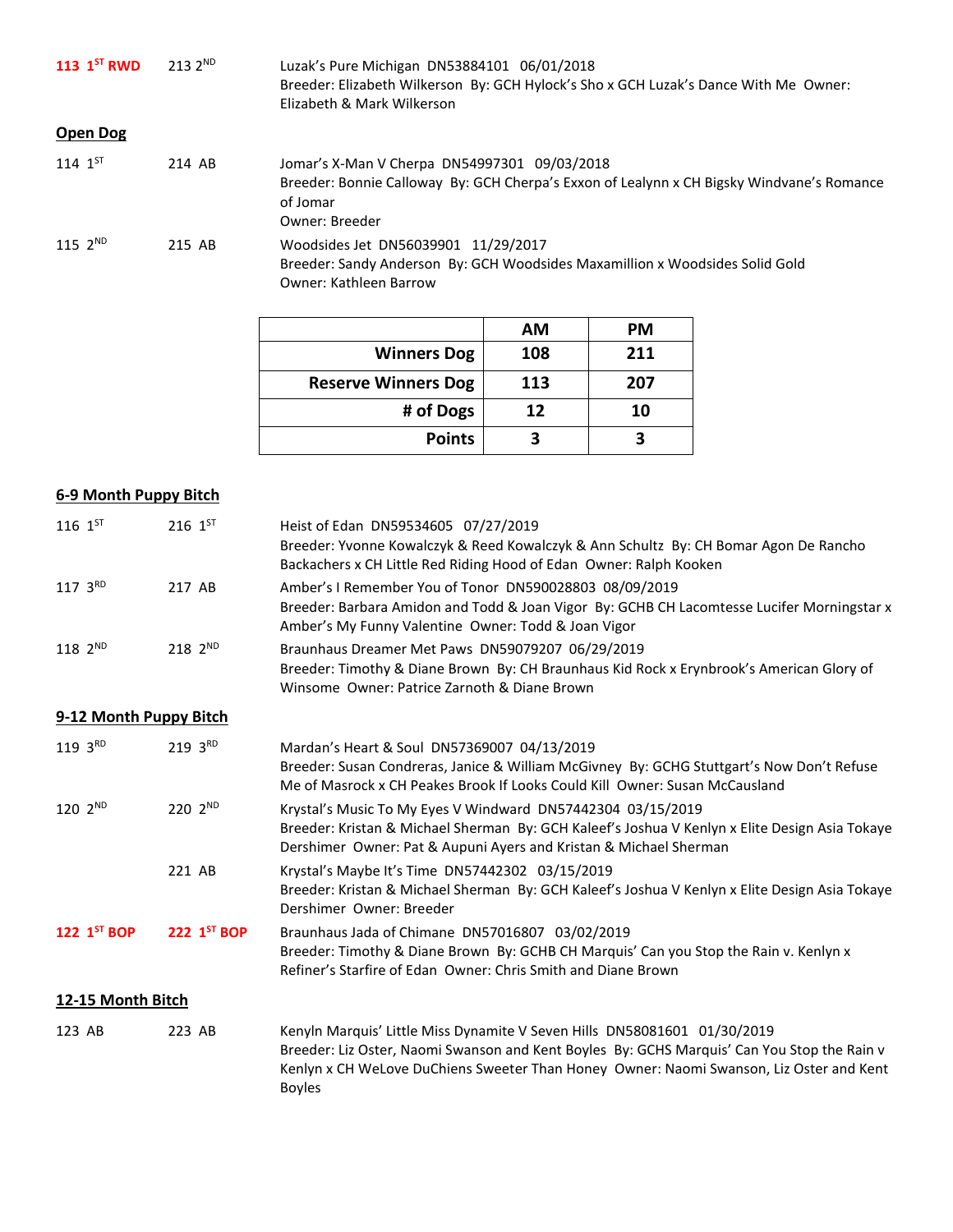## **Novice Bitch**

| 124 2ND                        | 224 2ND                 | Raintree's Madison V Quelland DN54510709<br>Breeder: Caroline Grossman and Madge Kling By: CH Covy Tucker Hill's Compass x Raintree's<br>Constant Comet Owner: Philip D. Riegert                                                                                 |
|--------------------------------|-------------------------|------------------------------------------------------------------------------------------------------------------------------------------------------------------------------------------------------------------------------------------------------------------|
| $125 \; 1^{57}$                | 225 1ST                 | Krystal's Karaca DN52563504 12/15/2017<br>Breeder: Kristan & Michael Sherman By: CH Cherpa's High Dollar Client x Elite Design Asia<br>Tokaye Dershimer Owner: Beth Gonzalez and Kristan & Michael Sherman                                                       |
| <b>Bred-By Exhibitor Bitch</b> |                         |                                                                                                                                                                                                                                                                  |
| 126 AB                         |                         | Krystal's Kayla DN52563501 12/15/2017<br>Breeder: Kristan & Michael Sherman By: CH Cherpa's High Dollar Client x Elite Design Asia<br>Tokaye Dershimer Owner: Breeder                                                                                            |
| <b>American Bred Bitch</b>     |                         |                                                                                                                                                                                                                                                                  |
| 127 AB                         |                         | Ponca Hill-Tantara's Won My Heart DN55658701 07/21/2018<br>Breeder: Yvonne & Reed Kowalzyk By: GCH Breal-Jorgra's Uriah x CH Ponca Hills Tantara Heart of<br>Gold Owner: Breeder                                                                                 |
| $128 \, 2^{ND}$                | 228 2ND                 | Hylowe's Devil In Her Heart V Cosmic DN54983602 06/01/2018<br>Breeder: Julie Tittl & Tiffany King By: CH No Holds Barred of Edan x GCHS Hylowe's Bitter Sweet<br>Symphony Owner: Breeder                                                                         |
| $129 \; 1^{ST}$                | 229 1ST                 | Winsome's do You Bearlieve in Magic DN53035902 01/25/2018<br>Breeder: Frank & Kristine Fasano, Sherry McKinnon & Nancy Phelps By: Lonestar's Diesel of<br>Erynbrook x CH Winsome's Summer Breeze of Lonestar Owner: Breeder                                      |
|                                | 230 3RD                 | Amber's Shirley of Tonor DN52756502 02/23/2018<br>Breeder: Barbara Amidon and Todd & Joan Vigor By: CH Karizma's Montego Bay x Amber's My<br>Funny Valentine Owner: Todd & Joan vigor                                                                            |
| <b>Open Bitch</b>              |                         |                                                                                                                                                                                                                                                                  |
| 131 2 <sup>ND</sup> RWB        | 231 2 <sup>ND</sup> RWB | Kenlyn's Tell Me Lies Lockenhaus DN52551101 08/31/2017<br>Breeder: D Stern, P Buckles, P Dukeman, P McElhaney & K Boyles By: GCHS Marquis' Can You<br>Stop the Rain v Kenlyn x GCHP Lockenhaus Rumor Has It v Kenlyn                                             |
|                                |                         | Owner: Pattie Dukeman, Barbara L Benson and Kent Boyles                                                                                                                                                                                                          |
| 132 4TH                        | $232 4^{TH}$            | Mar Haven's Wynott a California Girl DN53121203 11/29/2017<br>Breeder: Dee Lauffer & Carolyn Martello By: GCH CH Mar Haven's Deal Me In V Solitaire x CH<br>Legend's All American Girl of Sunrise Owner: Michelle P Richardson-Tenuta                            |
| 133 WB/BOW                     | $233 \, 3^{RD}$         | Cherpa-Coastline In Exelsis Deo N50594214 06/20/2017<br>Breeder: Tom & Jacquie Philippbar and Pat & Celeste Draper By: CH Cherpa's Exxon of Lealynn x<br>Coastline I Love Lucy Owner: Staci Bell and Pat & Celeste Draper                                        |
| 134 3RD                        | 234 1ST WB              | Zytut's Pepbearmint Patty of Winsome DN50493204 02/19/2017<br>Breeder: Christy & Clint Heian and Frank & Kristine Fasano By: CH HiCliffs Razzle Dazzle of Zytut x<br>CH Winsome's Lil' Bit of Bearadice Owner: Christy, Clint, Katelyn Heiman and Macy Skillings |

| <b>PM</b><br><b>AM</b><br><b>Winners Bitch</b><br>234<br>133<br><b>Reserve Winners Bitch</b><br>231<br>131<br># of Bitches<br>14<br>14<br><b>Points</b> |  |  |
|---------------------------------------------------------------------------------------------------------------------------------------------------------|--|--|
|                                                                                                                                                         |  |  |
|                                                                                                                                                         |  |  |
|                                                                                                                                                         |  |  |
|                                                                                                                                                         |  |  |
|                                                                                                                                                         |  |  |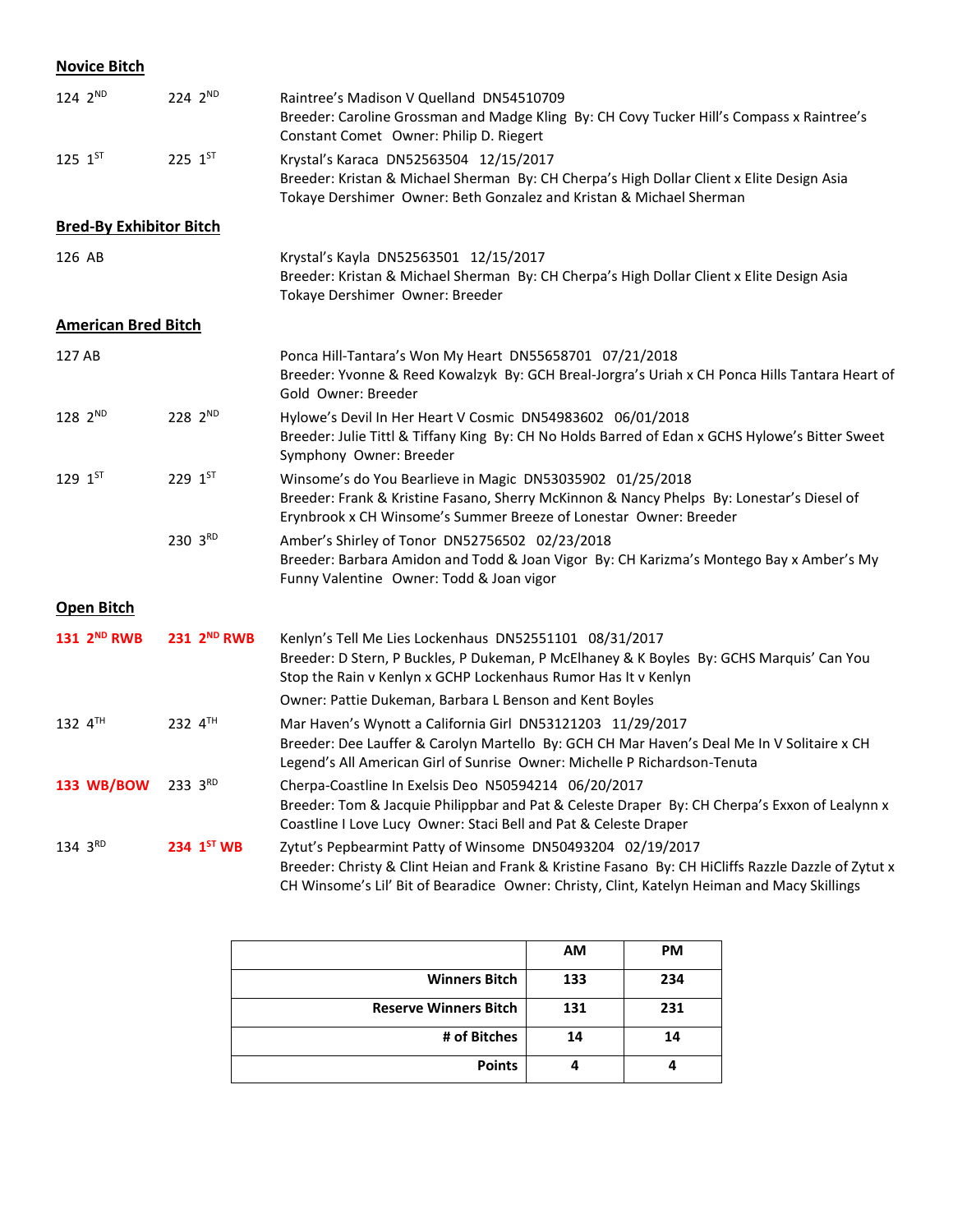#### **Best of Breed**

| <b>135 BOB</b> |                | GCH CHERPA COASTLINE HIGH STAKES (Dog) DN48359203 10/21/2016                                   |
|----------------|----------------|------------------------------------------------------------------------------------------------|
|                |                | Breeder: Jaque & Tom Phillipbar and Pat & Celeste Draper By: GCH Cherpa's Exxon of Lealynn x   |
|                |                | Coastline I Love Lucy Owner: Phyllis & Martin Kalmes and Pat & Celeste Draper                  |
|                | <b>236 BOB</b> | CH KRYSTAL'S WHAT ABOUT ME V CHERPA (Dog) DN50479205 06/08/2017                                |
|                |                | Breeder: Kristan & Michael Sherman By: CH Cherpa's Exxon of Lealynn x Elite Design Asia Tokaye |
|                |                | Dershimer Owner: Kristan & Michael Sherman and Pat & Celeste Draper                            |
|                |                | <b>Agent: Michael Sherman</b>                                                                  |
| 137            |                | GCH HELLO GOODBYE OF KENNEWOOD EDAN (Bitch) DN49061610 03/12/2017                              |
|                |                | Breeder: A & L Wood By: CH Kennelwood's Man V Man x CH Are We There Yet of Edan                |
|                |                | <b>Owner: Ann Schultz &amp; Julie Tittl</b>                                                    |
| 138            |                | CH WINSOME'S BEARILLIANT BELLA STELLA (Bitch) DN5480701 08/11/2017                             |
|                |                | Breeder: Frank & Kristine Fasano and Nick Hodge By: Adelhoest Chevy von Nino x Winsome's       |
|                |                | Jennabear Lawrence Owner: Breeder                                                              |
| 139 AB         | 239 AB         | GCHB AOIRESONA'S A LEAGUE OF HER OWN OF ZIMSU (Bitch) DN46090501 05/11/2016                    |
|                |                | Breeder: Diana Mackey By: GCH Sirius Park's Santana x Aoire Sona's Here Comes Millie Martin of |
|                |                | Tuthill Owner: Breeder                                                                         |
| <b>140 BOS</b> | <b>240 SEL</b> | CH KENLYN'S THERE IS A TIME AT WILDWOOD (Bitch) DN49435205 03/03/2017                          |
|                |                | Breeder: Kent Boyles and Barbara L. Benson By: GCH Karizma's Morocco Kaleef Von Loar x CH      |
|                |                | Marquis' Miata v Kenlyn Owner: Kent Boyles, Barbara L. Benson, Patti & Van Dukeman             |
| <b>141 SEL</b> | 241            | GCH KIEDROW'S YOU ARE MY SUNSHINE FERLIN (Bitch) DN43498704 07/16/2015                         |
|                |                | Breeder: Gina & Paige Kiedrowski and Linda & George Ferguson By: GCH CH Kennelwood's Man       |
|                |                | v Man x GCH CH Kiedrow's Jerri Lee of Ferlin Owner: Gina & Paige Kiedrowski                    |
|                | 242 AB         | CH KRYSTAL'S RUN FOR YOUR MONEY (Bitch) DN50479202 06/08/2017                                  |
|                |                | Breeder: Kristan & Michael Sherman By: CH Cherpa's Exxon of Lealynn x Elite Design Asia Tokaye |
|                |                | Dershimer Owner: Breeder                                                                       |
|                | <b>243 BOS</b> | CH WINSOME'S SHE'S MY EVBEARYTHING (Bitch) DN50213302 05/20/2017                               |
|                |                | Breeder: Frank & Kristine Fasano By: GCH CH Winsome's Love Me Tendbear x CH Winsome's          |
|                |                | Vegas Showstopbear Owner: Ronna & Bill Baney and Kris & Frank Fasano                           |

|                               | АM  | <b>PM</b> |
|-------------------------------|-----|-----------|
| <b>BEST OF BREED</b>          | 135 | 236       |
| <b>BEST OF WINNERS</b>        | 133 | 211       |
| <b>BEST OF OPPOSITE SEX</b>   | 140 | 243       |
| <b>SELECT BITCH</b>           | 141 | 240       |
| <b>BEST PUPPY</b>             | 107 | 207       |
| <b>BEST OF OPPOSITE PUPPY</b> | 122 | 222       |

#### **Junior Showmanship Competition**

### **Open, Intermediate**

 $100$   $1^\text{ST}$ 

GCH CH ZYTUT'S CROSSING RIVERS (Dog) DN33585201 01/06/2012

Breeder: Christy & Clint Heiman & Gonzalo Godoy By: CH Rosewoods' English Channel x Zytut Gonvi Keepers Journey Owner: Nils & Jan Anderson Christy & Clint Heiman Jr Handler: Katelyn Heiman